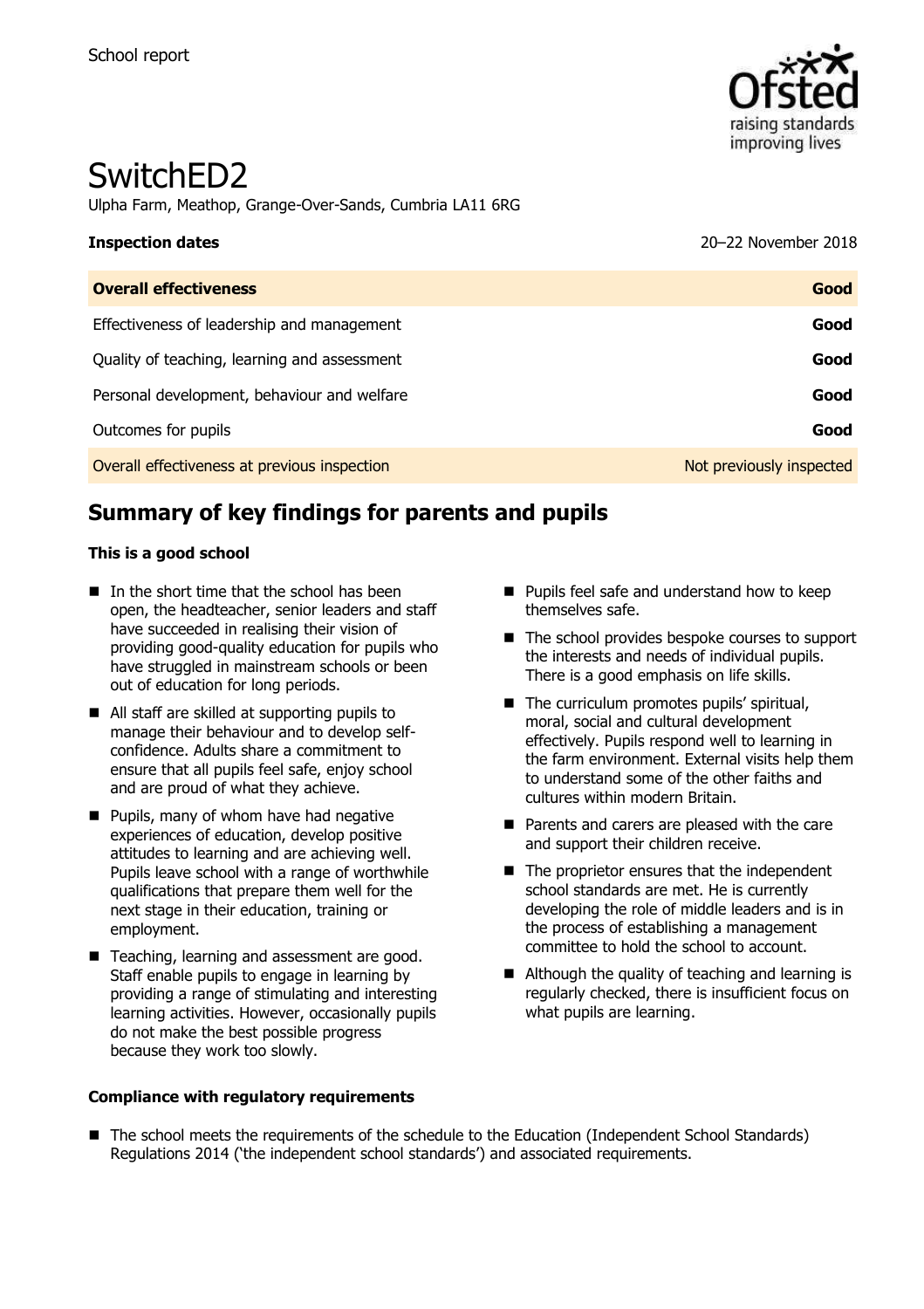

# **Full report**

### **What does the school need to do to improve further?**

- Enable pupils to make even better progress in lessons, by monitoring learning closely to ensure that all pupils achieve the best they possibly can in the time available.
- Improve the quality of leadership and management, by:
	- ensuring that leaders' evaluation of the quality of teaching is more clearly focused on how well pupils are learning
	- ensuring that middle managers take a fuller role in improving the school
	- establishing the new management committee to effectively hold the school to account.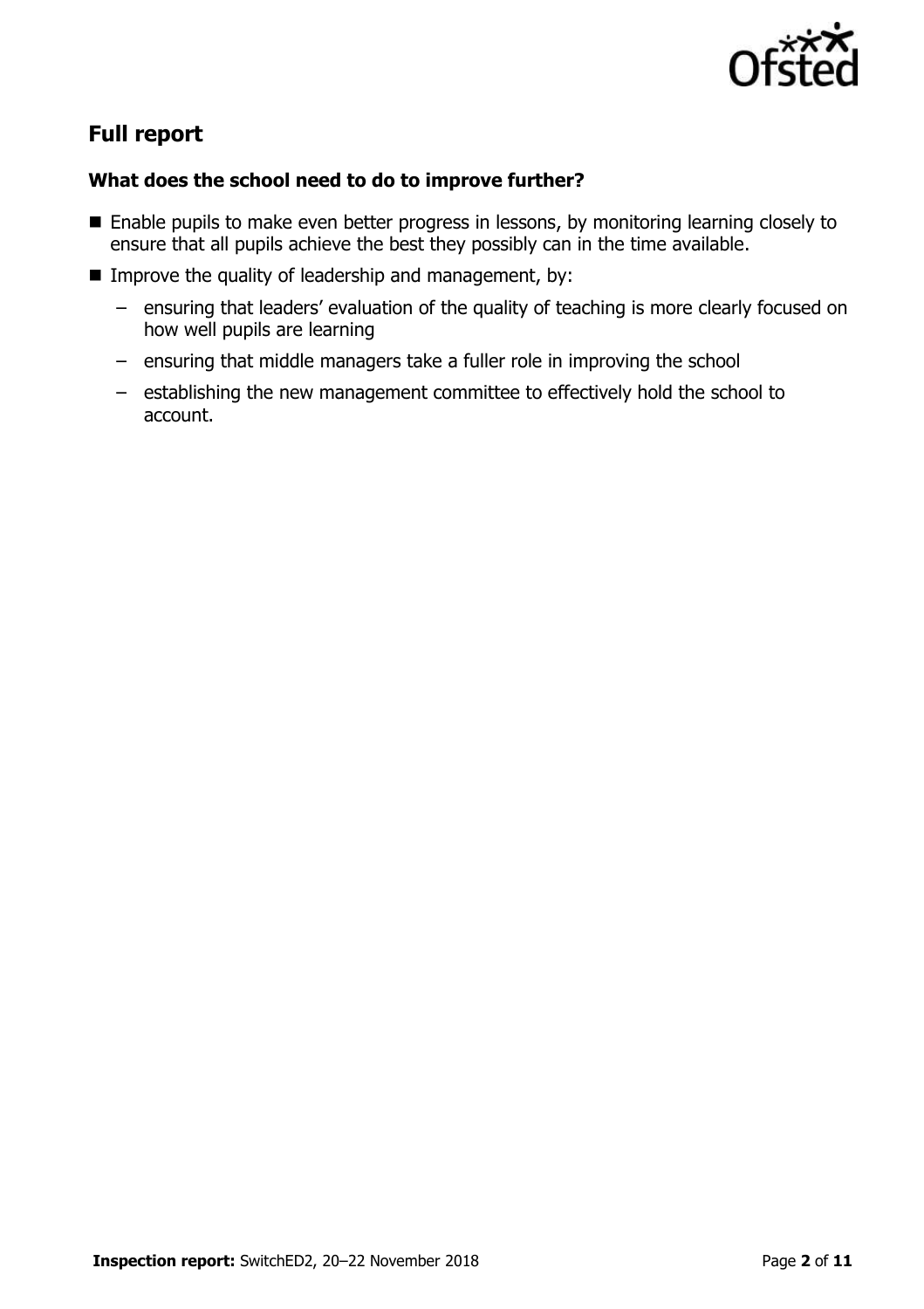

## **Inspection judgements**

#### **Effectiveness of leadership and management Good**

- The proprietor's passion and enthusiasm have quickly established a new and successful school that is improving the life chances of young people. In the short time it has been open, the number on roll has increased from two to 17.
- The school accommodation is unusual in that it is part of a working farm. Pupils enjoy the proximity to livestock and the farm dogs, who are also trained as therapy dogs. The proprietor, who is the headteacher, ensures that all the relevant health and safety requirements are met. Pupils who have been school refusers or out of education for a long time thrive in this environment.
- The proprietor, business manager and senior staff make regular checks to ensure that the school remains fully compliant with the independent school standards.
- Leaders' self-evaluation is honest and accurate and identifies the areas where improvements can be made. As a result, school improvement planning is detailed and identifies the right priorities for improvement.
- The leadership of teaching and learning is good. The headteacher, teachers and teaching assistants work together to develop their practice. Middle leaders are starting to share good practice and develop leadership skills across the school. However, sometimes when they are observing teaching and learning, too much emphasis is put on what the teacher is doing and not enough on what pupils are learning.
- The curriculum is adaptable and provides bespoke learning for individual pupils. There is a strong focus on the core subjects of English, mathematics, science, personal, social and health (PSH) education, and information technology. Art and the humanities subjects contribute to pupils' understanding of wider culture. In addition, the school offers a good range of vocational courses in hospitality, land-based studies, outdoor education and motor vehicle maintenance. These courses equip pupils well for future studies or employment.
- **Pupils who attend on a part-time basis follow specific courses leading to vocational** qualifications, such as in motor vehicle maintenance or land-based studies.
- The curriculum puts a very strong emphasis on developing pupils' communication skills and preparing them for the next stage of their education, training or employment. This helps to build pupils' confidence in their own abilities and to become more ambitious in considering their next steps.
- **Pupils regularly take part in physical education and team-building sessions at a nearby** outdoor centre. They especially enjoy archery, canoeing, sailing, climbing, abseiling and other pursuits. Because the school is based in a farm environment, there are also opportunities for pupils to learn about animal husbandry.
- **IMPARTER INTERS** TIMPARTIAL CARETS advice is available to all pupils from an organisation that provides careers advice for pupils in schools in Cumbria. The pupils leaving Year 11 in July 2018 were all able to go on to their chosen options.
- **Pupils learn about the diversity and culture of modern Britain through many elements of** the curriculum and from visits and visitors. For example, in recent months, pupils have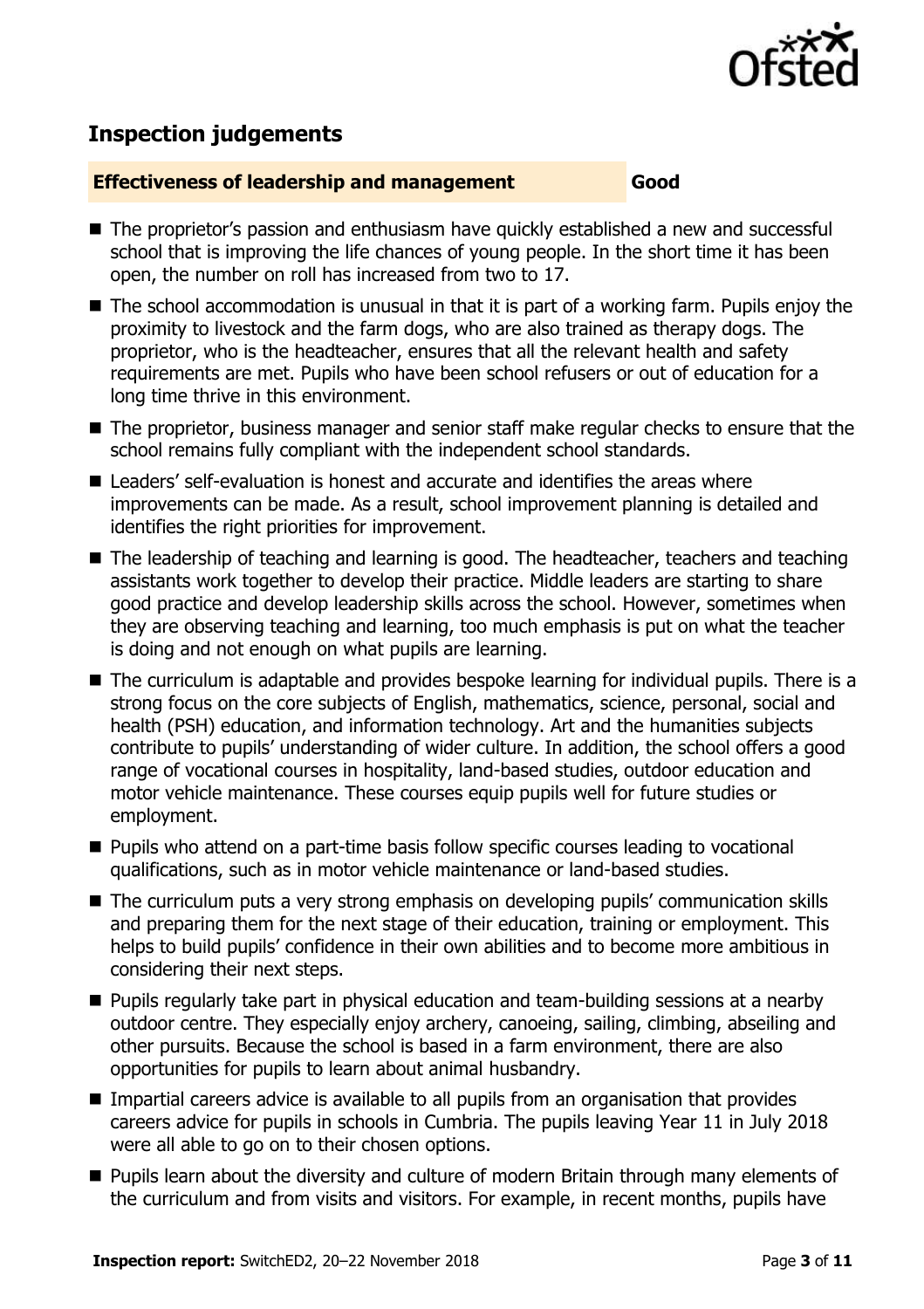

visited a Hindu temple, a rural county show, a zoo and local sites of special scientific interest.

- **Professional partners indicate that the school is proving to be highly successful in** supporting pupils who have rarely engaged with learning in the past. As a result, pupils in key stage 4 are gaining qualifications that previously would have been beyond their reach.
- **Parents and carers are unanimous in their praise of the work of the school. They all agree** that staff listen to their children and that they enjoy school. Comments such as, 'they are doing a fantastic job,' and, 'the school always goes the extra mile,' are typical of the many positive comments received during the inspection.
- Staff morale is high. Staff feel proud to work in the school because they know they are making a significant contribution to the future of the young people in their care.

#### **Governance**

- The school is in the process of establishing a management committee to oversee all its work.
- Before the school opened, the proprietor used the professional expertise of three critical friends to oversee the establishment of this new school. One of these professionals will be part of the new management committee and has become a school improvement partner. Two others with suitable expertise in business and special education will join the management committee in the very near future.
- The business manager plays an important role in supporting school development and manages finances effectively. This allows the headteacher and other leaders to concentrate on developing and further improving educational and pastoral provision.

#### **Safeguarding**

- The arrangements for safeguarding are effective.
- A culture of safeguarding is threaded through the school. Leaders recognised that some pupils needed additional support and so a nurture class has been established. This is providing a safe and secure learning environment in which pupils feel safe and comfortable and become ready to learn.
- All staff are fully trained in up-to-date safeguarding practice.
- The school is in regular contact with parents and carers, outside agencies and with host schools to ensure that pupils are safe.
- The headteacher has taken all possible steps to ensure that pupils are safe and that all policies and procedures meet the requirements. All safeguarding policies are published on the school's website. Arrangements for the appointment of new staff are secure. Risk assessments are carried out for all aspects of the school's work. Policies and procedures fully meet the requirements set out in the independent school standards.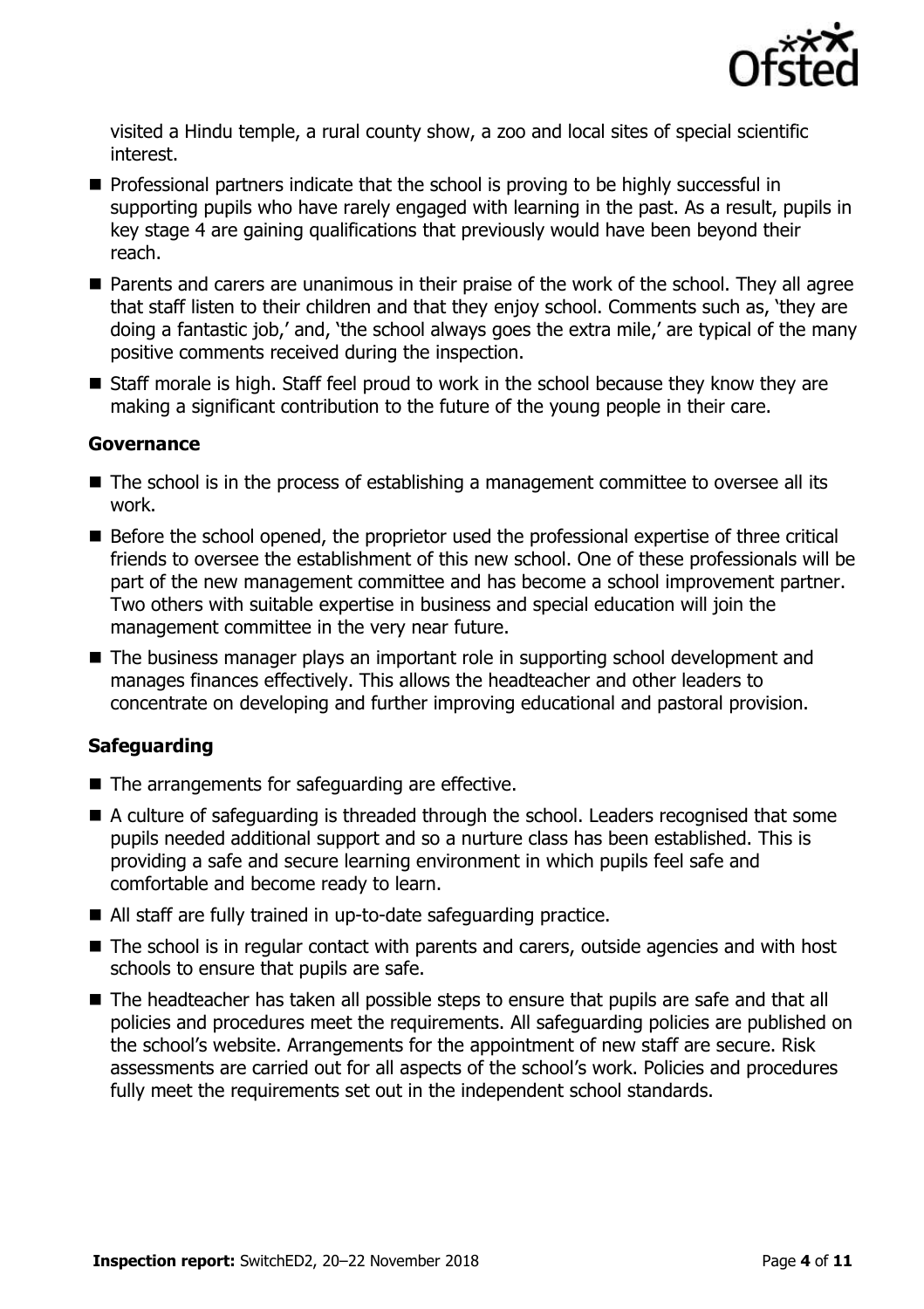

#### **Quality of teaching, learning and assessment Good**

- Very positive relationships between staff and pupils underpin effective learning. Mutual respect between adults and pupils is evident across the school. For example, during the inspection, the nurture group enjoyed crossing an obstacle course while blindfolded, guided only by the instructions of a fellow pupil. Pupils overcame their initial reluctance and learned from personal experience the importance of giving, and following, precise instructions.
- All staff place a strong emphasis on developing pupils' speaking and listening skills and helping them to develop assurance and confidence. This was amply demonstrated in a key stage 4 English class, where pupils enjoyed role playing waiters and customers. The customers had to make a complaint but remain polite and courteous. Pupils rose to the challenge well.
- Teachers encourage pupils to read as much as possible and devise different strategies to promote the development of literacy skills across the curriculum. Reluctant readers enjoy using technology to support their reading. This increases their enjoyment and so promotes better learning.
- Teachers enable pupils to make strong progress in mathematics by devising many practical tasks, often using the beautiful outdoor environment. Work is usually pitched at the right level to provide challenge for all abilities. Numeracy skills are incorporated appropriately into learning activities across a range of subjects.
- All staff are skilled in using probing questioning to encourage pupils to think through their answers and to gain confidence. This was evident in a science lesson, where pupils were able to recall prior learning so that they understood the new work more deeply.
- **Pupils particularly enjoy food technology practical work and often take part in helping to** cook and serve lunch.
- Leaders have established an effective assessment system that is linked to the national curriculum. The system allows staff, pupils, and parents and carers to see how much progress has been made in different subject areas. It also enables staff to plan the next steps in learning.
- Support for pupils with education, health and care plans is effective. All interested parties are present in the regular reviews of these plans. These are adapted to take account of changing circumstances and progress.
- One-to-one support is available for any pupil who needs it. Teachers and support assistants work closely together to plan different steps in learning. Support assistants establish good relationships with individual pupils, so that they make good progress.
- **Pupils respond well to being able to choose how they work or present their learning. For** example, some prefer to use modern technology, while others prefer to write and illustrate. However, sometimes pupils are allowed to work too slowly, which limits progress.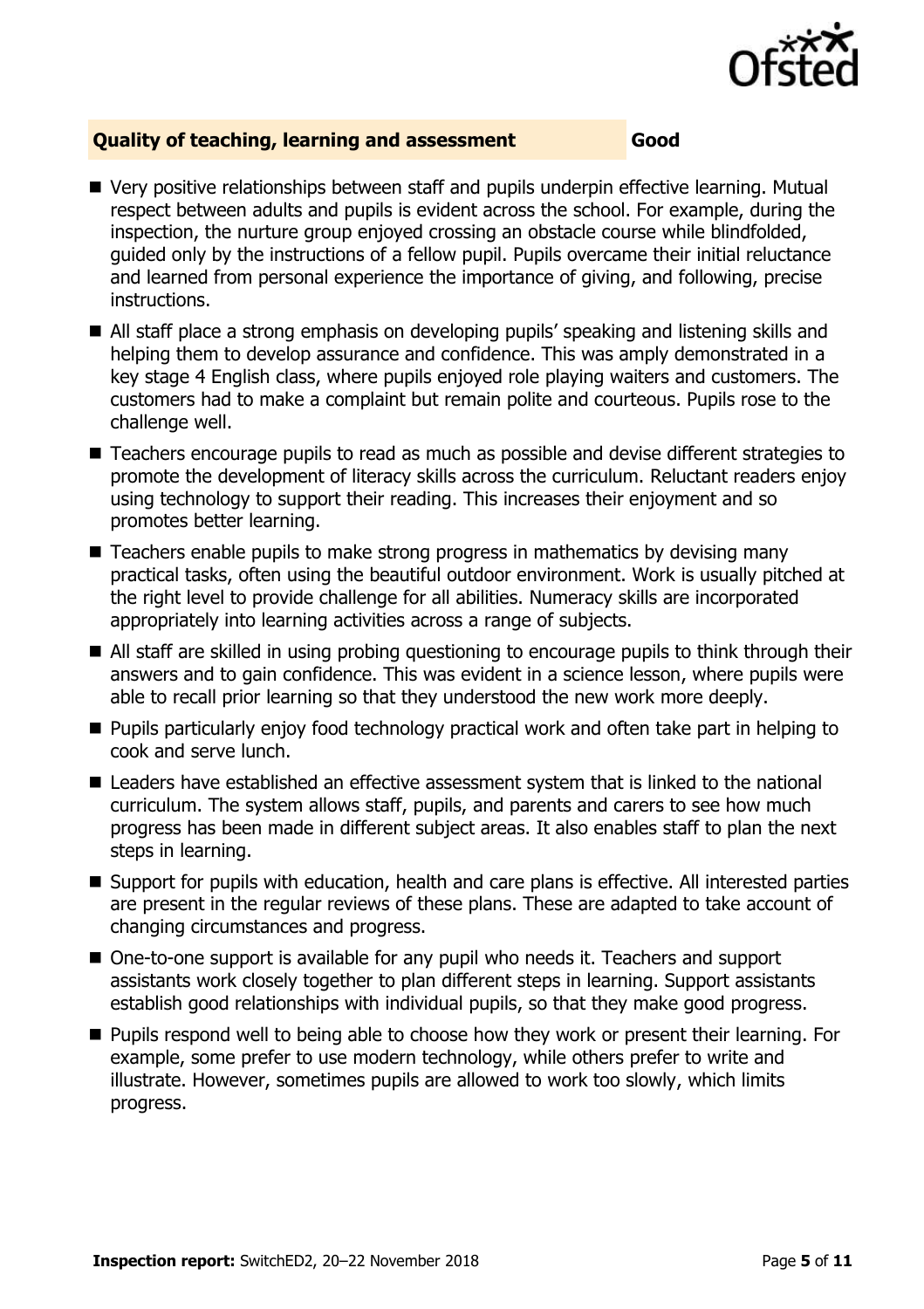

#### **Personal development, behaviour and welfare Good**

#### **Personal development and welfare**

- The school's work to promote pupils' personal development and welfare is good.
- Younger pupils enjoy reflection sessions in which they think about their weekly learning and consider their next steps. Their reflection journals show an increasing level of maturity and self-awareness, and rapidly changing attitudes to learning, which become positive.
- Older pupils become more ambitious and determined to overcome any difficulties they have. They respond well to various opportunities to carry out work experience and concentrate for long periods when working on different elements of their vocational studies programmes.
- **Pupils' personal development is fostered through helping them to feel valued and secure,** to have respect for others, to be honest, and to fit successfully into society. Pupils know their voice is heard through the school council and tutor sessions.
- $\blacksquare$  Pupils feel that they are well informed about how to stay safe in potentially risky situations. They can describe the hazards to avoid when using the roads or playing near deep water. They understand the rules for using the internet safely and the dangers of social media. They are aware of peer pressure and the danger of gangs.
- **Pupils are well aware of the importance of keeping the safety rules for their own school** environment, which is within a working farm.
- **Pupils say that bullying is dealt with effectively by the school. Some describe it as 'little** disagreements' rather than bullying. However, the school has a clear policy, and a procedure which is followed if bullying occurs. As a result, pupils feel safe and free from harassment of any kind. They insist that there is no homophobia or racism.

#### **Behaviour**

- The behaviour of pupils is good.
- At first, some pupils find it hard to follow the school's rules because of difficult experiences of education in the past. However, once they have settled into the unusual school environment, they follow daily routines well.
- Individual instances of challenging behaviour are managed well by staff and records show that these significantly reduce over time. Pupils' behaviour is not allowed to have a negative impact on the learning of others.
- **Pupils are strongly supported in the development of their emotional and social resilience.** As a result, behaviour around the school is cooperative and positive.
- Although some pupils have attendance records of 100%, the overall figure across the school is below the national average. However, records show that many pupils show marked improvement over time in their attendance levels. All absence is checked on a daily basis and phone calls home are made whenever absence is unexplained. School leaders regularly check on the attendance of pupils carrying out work experience.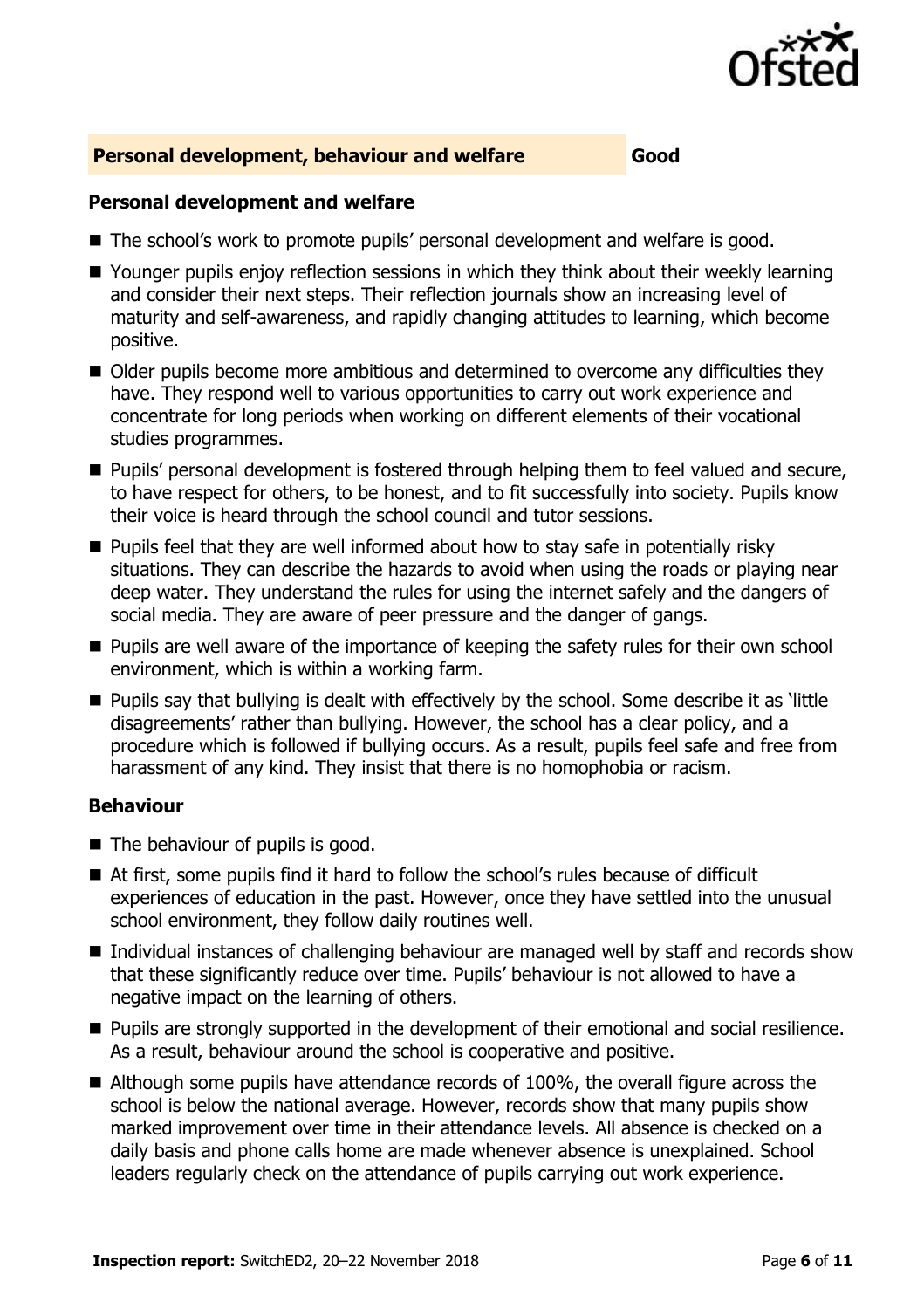

Improving attendance is currently an area for development in the school improvement plan.

#### **Outcomes for pupils Good**

- From the time that the school opened in March 2018 to July 2018, the small number of Year 11 pupils gained worthwhile external qualifications. They successfully completed units on hair and beauty, creative crafts, outdoor education and exploring business and enterprise. This represents good and rapid progress.
- **Pupils currently in Year 11 are working towards entry level 3 in mathematics and entry** level 2 in English, as well as a wide range of vocational qualifications.
- An examination of pupils' workbooks across a range of subjects, as well as of the school's tracking information, shows that all pupils currently in school are making good progress from their different starting points.
- In English, key stage 2 and key stage 3 pupils are improving their reading levels, often from a very low base. At key stage 4, pupils are making strong progress in communication and writing skills. The most able pupils read fluently and have a good understanding of their work.
- In mathematics, pupils' progress is evident in their successful responses to problemsolving challenges, and in science they are successful in completing investigations.
- The work in key stage 4 pupils' English, mathematics and science books shows a marked improvement over time in both presentation and accuracy.
- Staff follow the interests of pupils in selecting which aspects of history and geography to study, so that pupils are keen to learn and then celebrate their work. For example, the nurture group produced a striking and effective display for this year's Remembrance Day.
- All pupils enjoy the regular food technology practical sessions, where they learn how to cook and serve a variety of dishes. This important life skill helps to prepare them well for the future.
- The school attempts to secure worthwhile work experience for pupils in key stage 4 to help them decide on future options. An external careers officer conducts interviews with each individual pupil and attends reviews of their education, health and care plans. This enables staff to help leavers make informed choices about their next stage of education, training or employment.
- The school succeeds in helping pupils to become ambitious, to foster self-confidence and to manage their feelings and behaviour. This, combined with an effective focus on the values of tolerance and respect, equip pupils well for life in modern Britain.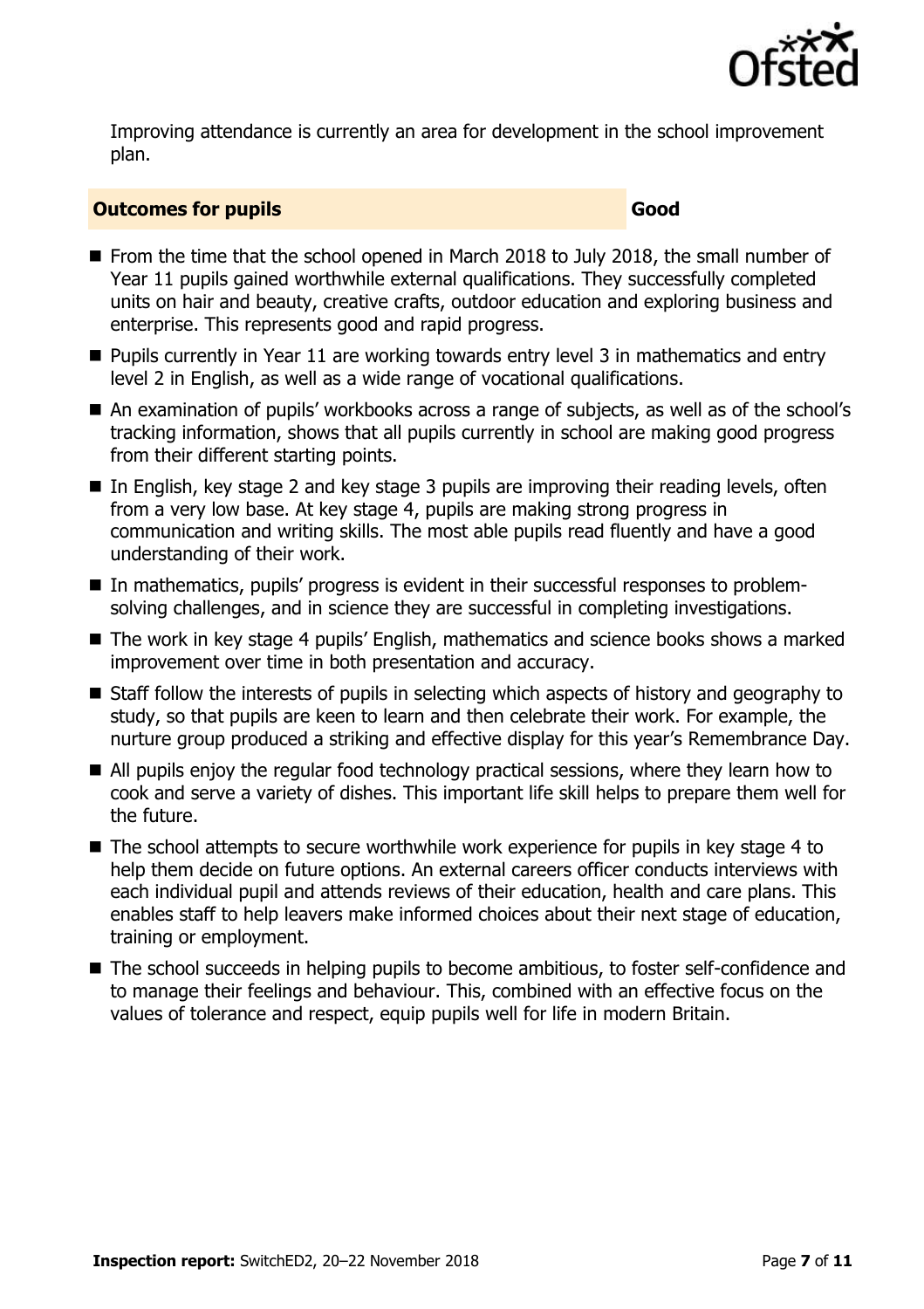

# **School details**

| Unique reference number  | 145402   |
|--------------------------|----------|
| DfE registration number  | 909/6007 |
| <b>Inspection number</b> | 10053744 |

This inspection was carried out under section 109(1) and (2) of the Education and Skills Act 2008, the purpose of which is to advise the Secretary of State for Education about the school's suitability for continued registration as an independent school.

| Type of school                      | Other independent special school |
|-------------------------------------|----------------------------------|
| School category                     | Independent school               |
| Age range of pupils                 | 9 to 16                          |
| Gender of pupils                    | Mixed                            |
| Number of pupils on the school roll | 17                               |
| Number of part-time pupils          | 12                               |
| Proprietor                          | <b>Andrew Coates</b>             |
| Chair                               | Not applicable                   |
| <b>Headteacher</b>                  | <b>Andrew Coates</b>             |
| Annual fees (day pupils)            | Not available                    |
| Telephone number                    | 01539 552066                     |
| Website                             | www.switched2.org                |
| <b>Email address</b>                | andy@switched2.org               |
| Date of previous inspection         | Not previously inspected         |

#### **Information about this school**

- This is an independent special school for pupils who struggle with mainstream schooling or in a regular learning environment.
- The school opened in March 2018 and since then numbers have increased to 17 on roll. Currently, five pupils attend full time and 12 pupils attend on a part-time basis. There are never more than 12 pupils in school on any one day.
- The school is situated on a working farm in a rural area of south Cumbria. Pupils are accommodated in two purpose-built, temporary cabins installed within a large Dutch barn.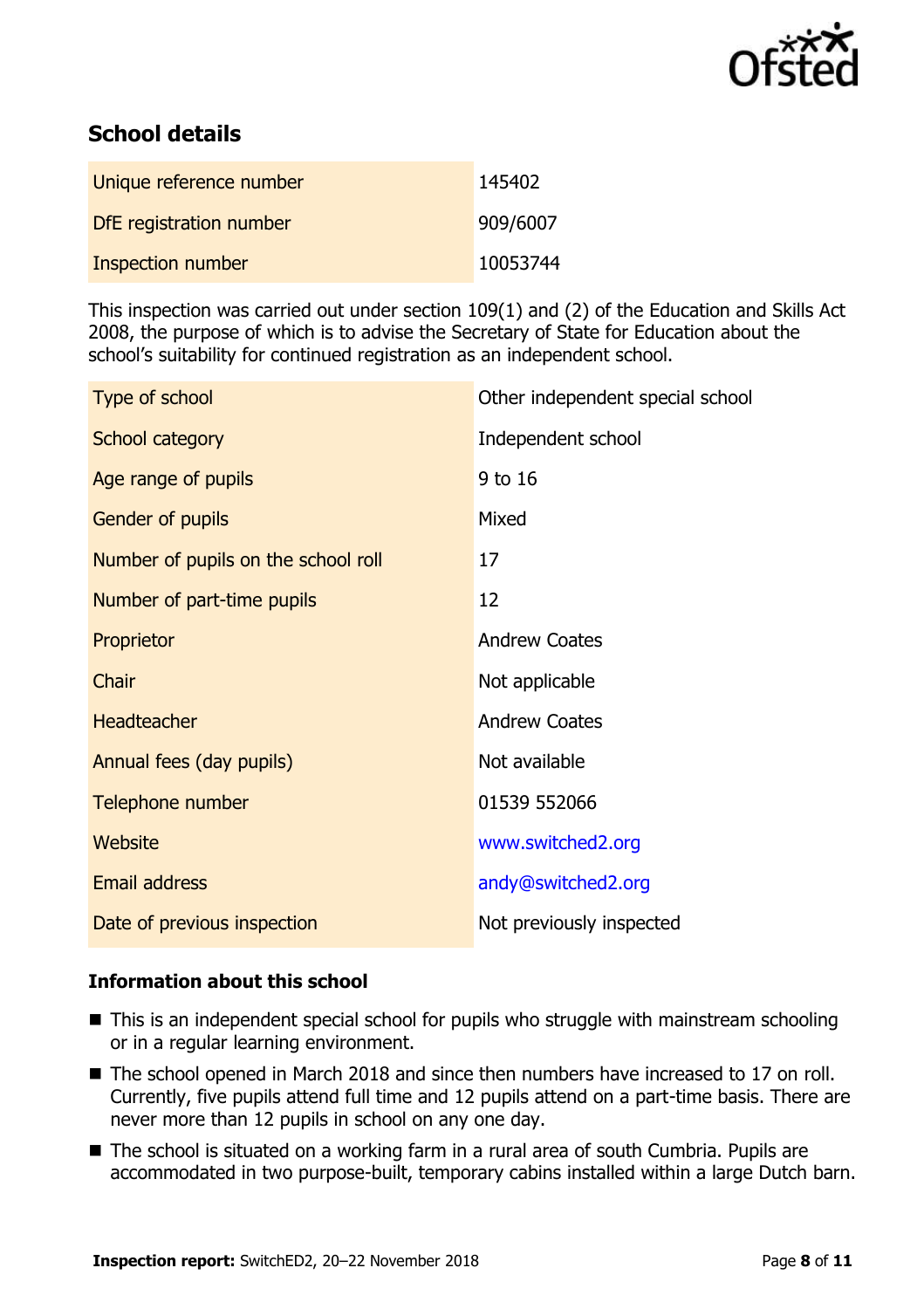

- All pupils have been referred by their local authority or by educational psychologists or other agencies.
- All pupils currently on roll have special educational needs and/or disabilities or an education, health and care plan.
- Most pupils are from White British backgrounds.
- An above-average number of pupils are looked after by the local authority.
- **Pupils are taught in mixed-age classes. One class is for pupils in upper key stage 2 and** key stage 3, and there is a key stage 4 class.
- $\blacksquare$  The school does not use alternative providers.
- The school was registered with the DfE in February 2018. This is the school's first standard inspection.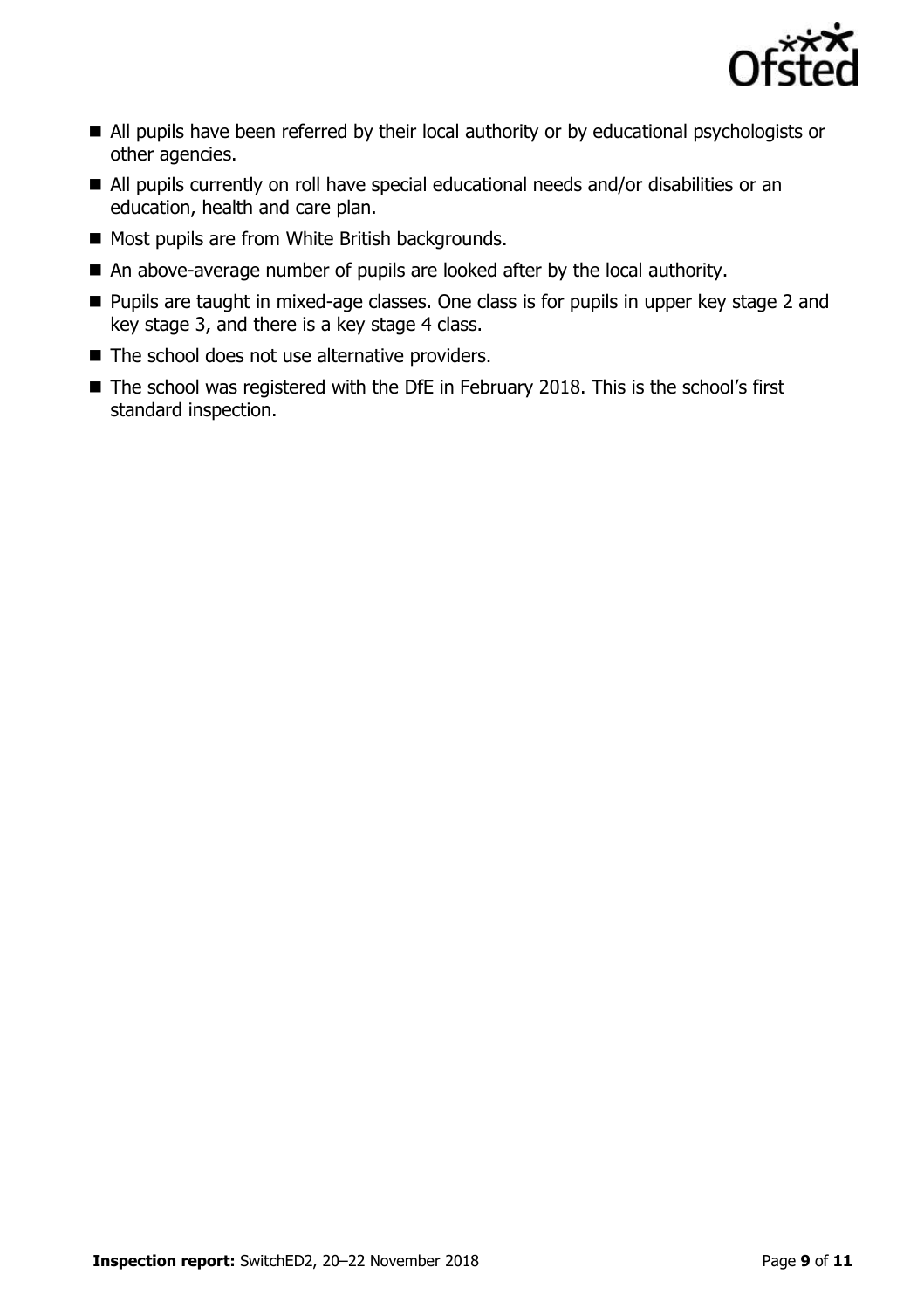

# **Information about this inspection**

- The inspector observed learning in different curriculum areas across the school. These included mathematics, vocational studies, English, science, food technology and personal, social and health education. She observed breakfast club and spoke with pupils at breaks and lunchtimes.
- The inspector held discussions with the proprietor/headteacher, the safeguarding lead, members of staff, groups of pupils and the senior inclusion officer for Cumbria.
- She held telephone conversations with the school improvement partner and inclusion officers.
- There were too few responses to Parent View for the inspector to analyse. However, the inspector held telephone conversations with seven parents and carers and received an email sent from another parent.
- The views of staff were gained from meeting staff and reviewing the eight responses to the Ofsted staff questionnaire.
- The inspector scrutinised a wide range of documentation, including all policies and procedures to establish the school's compliance with the independent school standards. She also reviewed information about pupils' achievements, leaders' checks on teaching and learning, attendance and behaviour records, and the school's self-evaluation and development plans.

#### **Inspection team**

**Judith Straw, lead inspector Construction Construction Construction Construction Construction Construction**